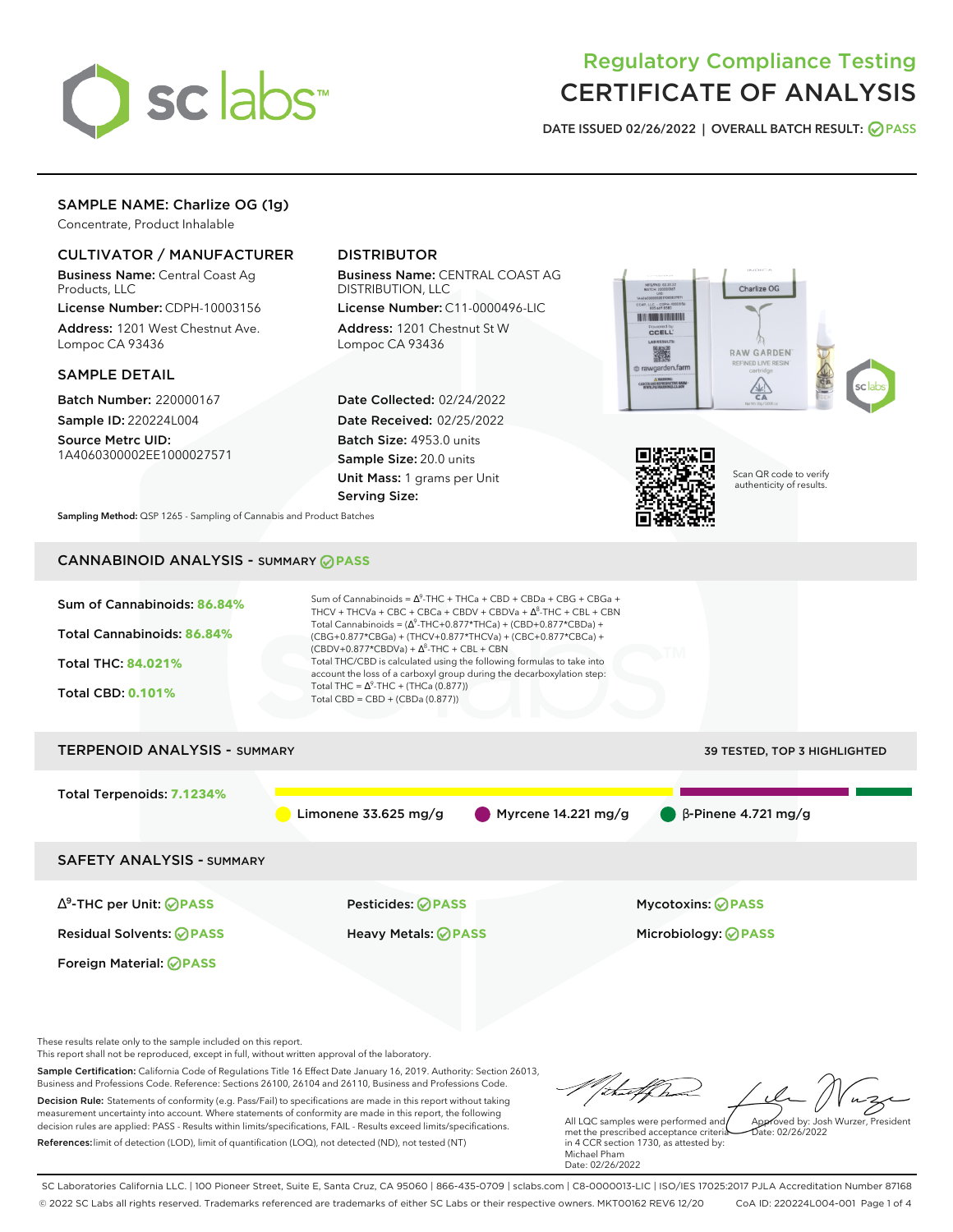

Terpene analysis utilizing gas chromatography-flame ionization detection (GC-



**RESULT (%)**

**CHARLIZE OG (1G) | DATE ISSUED 02/26/2022 | OVERALL BATCH RESULT: PASS**

**TERPENOID TEST RESULTS** - 02/26/2022

#### **CANNABINOID TEST RESULTS** - 02/25/2022 **PASS**

Tested by high-performance liquid chromatography with diode-array detection (HPLC-DAD). **Method:** QSP 1157 - Analysis of Cannabinoids by HPLC-DAD

#### TOTAL CANNABINOIDS: **86.84%**

Total Cannabinoids (Total THC) + (Total CBD) + (Total CBG) + (Total THCV) + (Total CBC) +  $(Total CBDV) +  $\Delta^8$ -THC + CBL + CBN$ 

TOTAL THC: **84.021%** Total THC (Ƽ-THC+0.877\*THCa)

TOTAL CBD: **0.101%**

Total CBD (CBD+0.877\*CBDa)

TOTAL CBG: 1.649% Total CBG (CBG+0.877\*CBGa)

TOTAL THCV: 0.91% Total THCV (THCV+0.877\*THCVa)

TOTAL CBC: ND Total CBC (CBC+0.877\*CBCa)

TOTAL CBDV: ND Total CBDV (CBDV+0.877\*CBDVa)

| <b>COMPOUND</b>            | LOD/LOQ<br>(mg/g) | <b>MEASUREMENT</b><br><b>UNCERTAINTY</b><br>(mg/g) | <b>RESULT</b><br>(mg/g) | <b>RESULT</b><br>(%) |
|----------------------------|-------------------|----------------------------------------------------|-------------------------|----------------------|
| $\Delta^9$ -THC            | 0.06/0.26         | ±22.518                                            | 840.21                  | 84.021               |
| <b>CBG</b>                 | 0.06/0.19         | ±0.506                                             | 16.49                   | 1.649                |
| <b>THCV</b>                | 0.1/0.2           | ±0.35                                              | 9.1                     | 0.91                 |
| <b>CBN</b>                 | 0.1/0.3           | ±0.08                                              | 1.6                     | 0.16                 |
| <b>CBD</b>                 | 0.07/0.29         | ±0.036                                             | 1.01                    | 0.101                |
| $\Delta^8$ -THC            | 0.1/0.4           | N/A                                                | <b>ND</b>               | <b>ND</b>            |
| <b>THCa</b>                | 0.05/0.14         | N/A                                                | <b>ND</b>               | <b>ND</b>            |
| <b>THCVa</b>               | 0.07 / 0.20       | N/A                                                | <b>ND</b>               | <b>ND</b>            |
| <b>CBDa</b>                | 0.02/0.19         | N/A                                                | <b>ND</b>               | <b>ND</b>            |
| <b>CBDV</b>                | 0.04 / 0.15       | N/A                                                | <b>ND</b>               | <b>ND</b>            |
| <b>CBDVa</b>               | 0.03/0.53         | N/A                                                | <b>ND</b>               | <b>ND</b>            |
| <b>CBGa</b>                | 0.1/0.2           | N/A                                                | <b>ND</b>               | <b>ND</b>            |
| <b>CBL</b>                 | 0.06 / 0.24       | N/A                                                | <b>ND</b>               | <b>ND</b>            |
| <b>CBC</b>                 | 0.2 / 0.5         | N/A                                                | <b>ND</b>               | <b>ND</b>            |
| <b>CBCa</b>                | 0.07/0.28         | N/A                                                | <b>ND</b>               | <b>ND</b>            |
| <b>SUM OF CANNABINOIDS</b> |                   |                                                    | 868.4 mg/g              | 86.84%               |

#### **UNIT MASS: 1 grams per Unit**

| $\Delta^9$ -THC per Unit               | 1100 per-package limit | 840.21 mg/unit | <b>PASS</b> |
|----------------------------------------|------------------------|----------------|-------------|
| <b>Total THC per Unit</b>              |                        | 840.21 mg/unit |             |
| <b>CBD per Unit</b>                    |                        | $1.01$ mg/unit |             |
| <b>Total CBD per Unit</b>              |                        | $1.01$ mg/unit |             |
| <b>Sum of Cannabinoids</b><br>per Unit |                        | 868.4 mg/unit  |             |
| <b>Total Cannabinoids</b><br>per Unit  |                        | 868.4 mg/unit  |             |

|                | FID). Method: QSP 1192 - Analysis of Terpenoids by GC-FID |                   |                                                    |                         |                       |
|----------------|-----------------------------------------------------------|-------------------|----------------------------------------------------|-------------------------|-----------------------|
|                | <b>COMPOUND</b>                                           | LOD/LOQ<br>(mg/g) | <b>MEASUREMENT</b><br><b>UNCERTAINTY</b><br>(mg/g) | <b>RESULT</b><br>(mg/g) | <b>RESULT</b><br>(% ) |
|                | Limonene                                                  | 0.005 / 0.016     | ±0.3732                                            | 33.625                  | 3.3625                |
|                | <b>Myrcene</b>                                            | 0.008 / 0.025     | ±0.1422                                            | 14.221                  | 1.4221                |
|                | $\beta$ -Pinene                                           | 0.004 / 0.014     | ±0.0420                                            | 4.721                   | 0.4721                |
|                | Linalool                                                  | 0.009 / 0.032     | ±0.1196                                            | 4.041                   | 0.4041                |
| JLT            | $\alpha$ -Pinene                                          | 0.005 / 0.017     | ±0.0245                                            | 3.656                   | 0.3656                |
| >)             | β-Caryophyllene                                           | 0.004 / 0.012     | ±0.1008                                            | 3.638                   | 0.3638                |
| 21             | Fenchol                                                   | 0.010 / 0.034     | ±0.0530                                            | 1.760                   | 0.1760                |
| 49             | <b>B-Ocimene</b>                                          | 0.006 / 0.020     | ±0.0307                                            | 1.229                   | 0.1229                |
| $\overline{1}$ | $\alpha$ -Humulene                                        | 0.009/0.029       | ±0.0254                                            | 1.014                   | 0.1014                |
| 6              | <b>Terpineol</b>                                          | 0.009 / 0.031     | ±0.0441                                            | 0.923                   | 0.0923                |
| 01             | Terpinolene                                               | 0.008 / 0.026     | ±0.0110                                            | 0.691                   | 0.0691                |
| כ              | Camphene                                                  | 0.005 / 0.015     | ±0.0058                                            | 0.649                   | 0.0649                |
| C              | <b>Borneol</b>                                            | 0.005 / 0.016     | ±0.0082                                            | 0.251                   | 0.0251                |
| C              | Fenchone                                                  | 0.009 / 0.028     | ±0.0051                                            | 0.226                   | 0.0226                |
| C              | trans-ß-Farnesene                                         | 0.008 / 0.025     | ±0.0029                                            | 0.106                   | 0.0106                |
|                |                                                           |                   |                                                    |                         |                       |

| Camphene                 | 0.005/0.015   | ±0.0058 | 0.649                                            | 0.0649              |
|--------------------------|---------------|---------|--------------------------------------------------|---------------------|
| Borneol                  | 0.005 / 0.016 | ±0.0082 | 0.251                                            | 0.0251              |
| Fenchone                 | 0.009 / 0.028 | ±0.0051 | 0.226                                            | 0.0226              |
| $trans-\beta$ -Farnesene | 0.008 / 0.025 | ±0.0029 | 0.106                                            | 0.0106              |
| Citronellol              | 0.003 / 0.010 | ±0.0028 | 0.074                                            | 0.0074              |
| $\alpha$ -Bisabolol      | 0.008 / 0.026 | ±0.0030 | 0.072                                            | 0.0072              |
| <b>Nerolidol</b>         | 0.006 / 0.019 | ±0.0033 | 0.067                                            | 0.0067              |
| Geraniol                 | 0.002 / 0.007 | ±0.0021 | 0.060                                            | 0.0060              |
| Valencene                | 0.009 / 0.030 | ±0.0027 | 0.051                                            | 0.0051              |
| $\gamma$ -Terpinene      | 0.006 / 0.018 | ±0.0006 | 0.048                                            | 0.0048              |
| Eucalyptol               | 0.006 / 0.018 | ±0.0006 | 0.030                                            | 0.0030              |
| $\alpha$ -Terpinene      | 0.005 / 0.017 | ±0.0003 | 0.029                                            | 0.0029              |
| Sabinene Hydrate         | 0.006 / 0.022 | ±0.0008 | 0.027                                            | 0.0027              |
| $\alpha$ -Phellandrene   | 0.006 / 0.020 | ±0.0003 | 0.025                                            | 0.0025              |
| $\Lambda^3$ -Carene      | 0.005 / 0.018 | N/A     | <loq< th=""><th><math>&lt;</math>LOQ</th></loq<> | $<$ LOQ             |
| Nerol                    | 0.003 / 0.011 | N/A     | <loq< th=""><th><loq< th=""></loq<></th></loq<>  | <loq< th=""></loq<> |
| Caryophyllene<br>Oxide   | 0.010 / 0.033 | N/A     | <loq< th=""><th><loq< th=""></loq<></th></loq<>  | <loq< th=""></loq<> |
| Guaiol                   | 0.009 / 0.030 | N/A     | <loq< th=""><th><loq< th=""></loq<></th></loq<>  | <loq< th=""></loq<> |
| Sabinene                 | 0.004 / 0.014 | N/A     | <b>ND</b>                                        | ND                  |
| p-Cymene                 | 0.005 / 0.016 | N/A     | <b>ND</b>                                        | <b>ND</b>           |
| Isopulegol               | 0.005 / 0.016 | N/A     | <b>ND</b>                                        | ND                  |
| Camphor                  | 0.006 / 0.019 | N/A     | <b>ND</b>                                        | <b>ND</b>           |
| Isoborneol               | 0.004 / 0.012 | N/A     | <b>ND</b>                                        | <b>ND</b>           |
| Menthol                  | 0.008 / 0.025 | N/A     | <b>ND</b>                                        | ND                  |
| Pulegone                 | 0.003 / 0.011 | N/A     | <b>ND</b>                                        | <b>ND</b>           |
| <b>Geranyl Acetate</b>   | 0.004 / 0.014 | N/A     | <b>ND</b>                                        | <b>ND</b>           |
| $\alpha$ -Cedrene        | 0.005 / 0.016 | N/A     | <b>ND</b>                                        | <b>ND</b>           |
| Cedrol                   | 0.008 / 0.027 | N/A     | <b>ND</b>                                        | <b>ND</b>           |
| <b>TOTAL TERPENOIDS</b>  |               |         | 71.234 mg/g                                      | 7.1234%             |

SC Laboratories California LLC. | 100 Pioneer Street, Suite E, Santa Cruz, CA 95060 | 866-435-0709 | sclabs.com | C8-0000013-LIC | ISO/IES 17025:2017 PJLA Accreditation Number 87168 © 2022 SC Labs all rights reserved. Trademarks referenced are trademarks of either SC Labs or their respective owners. MKT00162 REV6 12/20 CoA ID: 220224L004-001 Page 2 of 4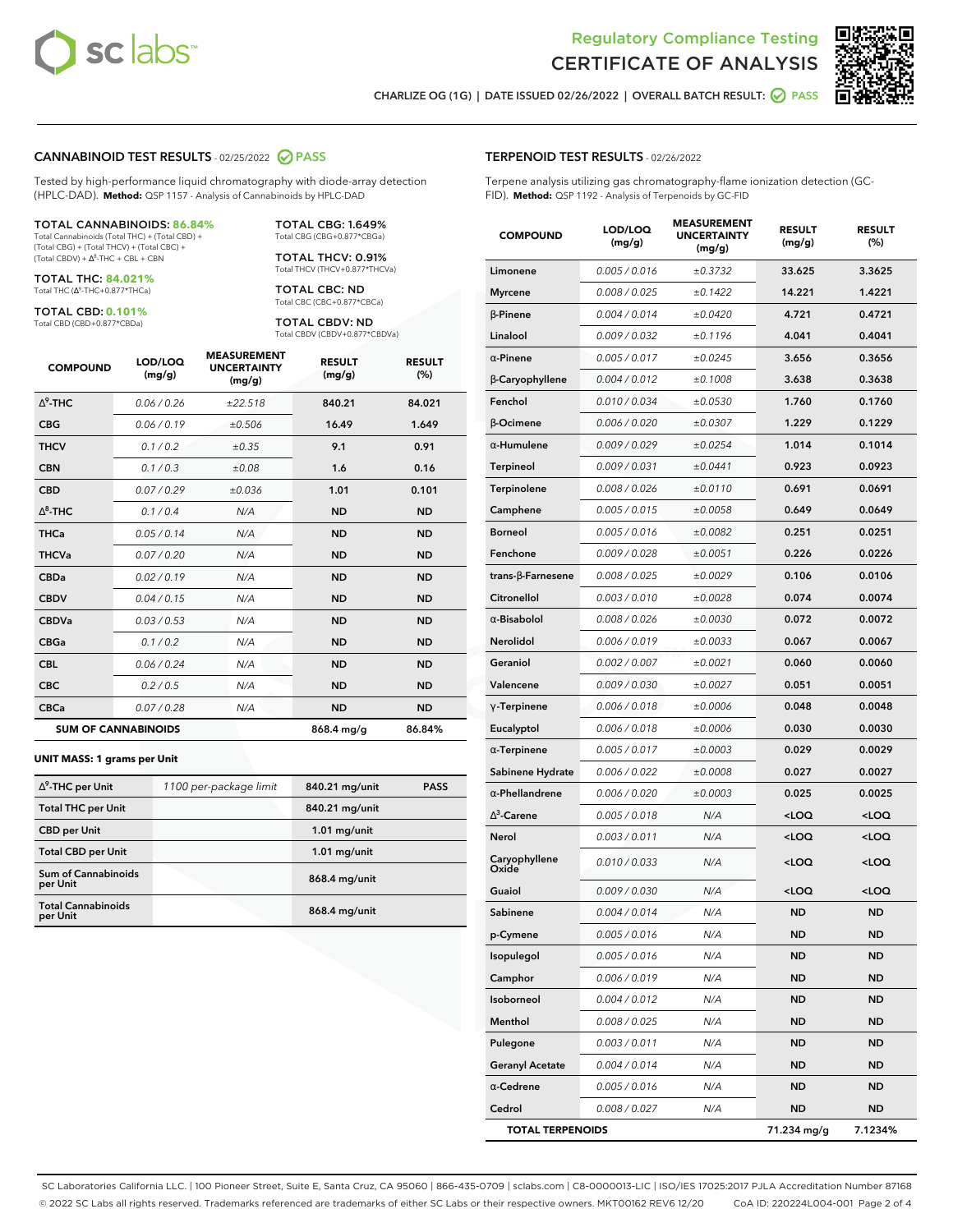



**CHARLIZE OG (1G) | DATE ISSUED 02/26/2022 | OVERALL BATCH RESULT: PASS**

# **CATEGORY 1 PESTICIDE TEST RESULTS** - 02/26/2022 **PASS**

Pesticide and plant growth regulator analysis utilizing high-performance liquid chromatography-mass spectrometry (HPLC-MS) or gas chromatography-mass spectrometry (GC-MS). \*GC-MS utilized where indicated. **Method:** QSP 1212 - Analysis of Pesticides and Mycotoxins by LC-MS or QSP 1213 - Analysis of Pesticides by GC-MS

| <b>COMPOUND</b>             | LOD/LOQ<br>$(\mu g/g)$ | <b>ACTION</b><br>LIMIT<br>$(\mu g/g)$ | <b>MEASUREMENT</b><br><b>UNCERTAINTY</b><br>$(\mu g/g)$ | <b>RESULT</b><br>$(\mu g/g)$ | <b>RESULT</b> |
|-----------------------------|------------------------|---------------------------------------|---------------------------------------------------------|------------------------------|---------------|
| Aldicarb                    | 0.03 / 0.08            | $>$ LOD                               | N/A                                                     | <b>ND</b>                    | <b>PASS</b>   |
| Carbofuran                  | 0.02 / 0.05            | ≥ LOD                                 | N/A                                                     | <b>ND</b>                    | <b>PASS</b>   |
| Chlordane*                  | 0.03/0.08              | $>$ LOD                               | N/A                                                     | <b>ND</b>                    | <b>PASS</b>   |
| Chlorfenapyr*               | 0.03/0.10              | $>$ LOD                               | N/A                                                     | <b>ND</b>                    | <b>PASS</b>   |
| Chlorpyrifos                | 0.02/0.06              | $>$ LOD                               | N/A                                                     | <b>ND</b>                    | <b>PASS</b>   |
| Coumaphos                   | 0.02 / 0.07            | $\ge$ LOD                             | N/A                                                     | <b>ND</b>                    | <b>PASS</b>   |
| Daminozide                  | 0.02 / 0.07            | $>$ LOD                               | N/A                                                     | <b>ND</b>                    | <b>PASS</b>   |
| <b>Dichlorvos</b><br>(DDVP) | 0.03/0.09              | $\geq$ LOD                            | N/A                                                     | <b>ND</b>                    | <b>PASS</b>   |
| Dimethoate                  | 0.03 / 0.08            | $>$ LOD                               | N/A                                                     | <b>ND</b>                    | <b>PASS</b>   |
| Ethoprophos                 | 0.03/0.10              | $\geq$ LOD                            | N/A                                                     | <b>ND</b>                    | <b>PASS</b>   |
| Etofenprox                  | 0.02 / 0.06            | > LOD                                 | N/A                                                     | <b>ND</b>                    | <b>PASS</b>   |
| Fenoxycarb                  | 0.03/0.08              | $>$ LOD                               | N/A                                                     | <b>ND</b>                    | <b>PASS</b>   |
| Fipronil                    | 0.03 / 0.08            | $\geq$ LOD                            | N/A                                                     | <b>ND</b>                    | <b>PASS</b>   |
| Imazalil                    | 0.02 / 0.06            | $\geq$ LOD                            | N/A                                                     | <b>ND</b>                    | <b>PASS</b>   |
| Methiocarb                  | 0.02 / 0.07            | $\ge$ LOD                             | N/A                                                     | <b>ND</b>                    | <b>PASS</b>   |
| Parathion-methyl            | 0.03/0.10              | $\geq$ LOD                            | N/A                                                     | <b>ND</b>                    | <b>PASS</b>   |
| <b>Mevinphos</b>            | 0.03/0.09              | $\geq$ LOD                            | N/A                                                     | <b>ND</b>                    | <b>PASS</b>   |
| Paclobutrazol               | 0.02 / 0.05            | $>$ LOD                               | N/A                                                     | <b>ND</b>                    | <b>PASS</b>   |
| Propoxur                    | 0.03/0.09              | $\ge$ LOD                             | N/A                                                     | <b>ND</b>                    | <b>PASS</b>   |
| Spiroxamine                 | 0.03 / 0.08            | $\geq$ LOD                            | N/A                                                     | <b>ND</b>                    | <b>PASS</b>   |
| <b>Thiacloprid</b>          | 0.03/0.10              | > LOD                                 | N/A                                                     | <b>ND</b>                    | <b>PASS</b>   |

# **CATEGORY 2 PESTICIDE TEST RESULTS** - 02/26/2022 **PASS**

| <b>COMPOUND</b>          | LOD/LOO<br>$(\mu g/g)$ | <b>ACTION</b><br><b>LIMIT</b><br>$(\mu g/g)$ | <b>MEASUREMENT</b><br><b>UNCERTAINTY</b><br>$(\mu g/g)$ | <b>RESULT</b><br>$(\mu g/g)$ | <b>RESULT</b> |  |
|--------------------------|------------------------|----------------------------------------------|---------------------------------------------------------|------------------------------|---------------|--|
| Abamectin                | 0.03/0.10              | 0.1                                          | N/A                                                     | <b>ND</b>                    | <b>PASS</b>   |  |
| Acephate                 | 0.02/0.07              | 0.1                                          | N/A                                                     | <b>ND</b>                    | <b>PASS</b>   |  |
| Acequinocyl              | 0.02/0.07              | 0.1                                          | N/A                                                     | <b>ND</b>                    | <b>PASS</b>   |  |
| Acetamiprid              | 0.02/0.05              | 0.1                                          | N/A                                                     | <b>ND</b>                    | <b>PASS</b>   |  |
| Azoxystrobin             | 0 02 / 0 07            | 0.1                                          | N/A                                                     | <b>ND</b>                    | <b>PASS</b>   |  |
| <b>Bifenazate</b>        | 0.01/0.04              | 0.1                                          | N/A                                                     | <b>ND</b>                    | <b>PASS</b>   |  |
| <b>Bifenthrin</b>        | 0.02 / 0.05            | 3                                            | N/A                                                     | <b>ND</b>                    | <b>PASS</b>   |  |
| <b>Boscalid</b>          | 0.03/0.09              | 0.1                                          | N/A                                                     | <b>ND</b>                    | <b>PASS</b>   |  |
| Captan                   | 0.19/0.57              | 0.7                                          | N/A                                                     | <b>ND</b>                    | <b>PASS</b>   |  |
| Carbaryl                 | 0.02/0.06              | 0.5                                          | N/A                                                     | <b>ND</b>                    | <b>PASS</b>   |  |
| Chlorantranilip-<br>role | 0.04/0.12              | 10                                           | N/A                                                     | <b>ND</b>                    | <b>PASS</b>   |  |
| Clofentezine             | 0.03/0.09              | 0 <sub>1</sub>                               | N/A                                                     | <b>ND</b>                    | <b>PASS</b>   |  |

## **CATEGORY 2 PESTICIDE TEST RESULTS** - 02/26/2022 continued

| <b>COMPOUND</b>               | LOD/LOQ<br>(µg/g) | <b>ACTION</b><br>LIMIT<br>$(\mu g/g)$ | <b>MEASUREMENT</b><br><b>UNCERTAINTY</b><br>$(\mu g/g)$ | <b>RESULT</b><br>(µg/g) | <b>RESULT</b> |
|-------------------------------|-------------------|---------------------------------------|---------------------------------------------------------|-------------------------|---------------|
| Cyfluthrin                    | 0.12 / 0.38       | $\overline{c}$                        | N/A                                                     | ND                      | <b>PASS</b>   |
| Cypermethrin                  | 0.11 / 0.32       | 1                                     | N/A                                                     | <b>ND</b>               | <b>PASS</b>   |
| Diazinon                      | 0.02 / 0.05       | 0.1                                   | N/A                                                     | <b>ND</b>               | <b>PASS</b>   |
| Dimethomorph                  | 0.03 / 0.09       | $\overline{c}$                        | N/A                                                     | ND                      | <b>PASS</b>   |
| Etoxazole                     | 0.02 / 0.06       | 0.1                                   | N/A                                                     | <b>ND</b>               | <b>PASS</b>   |
| Fenhexamid                    | 0.03 / 0.09       | 0.1                                   | N/A                                                     | ND                      | <b>PASS</b>   |
| Fenpyroximate                 | 0.02 / 0.06       | 0.1                                   | N/A                                                     | ND                      | <b>PASS</b>   |
| Flonicamid                    | 0.03 / 0.10       | 0.1                                   | N/A                                                     | ND                      | <b>PASS</b>   |
| Fludioxonil                   | 0.03/0.10         | 0.1                                   | N/A                                                     | ND                      | <b>PASS</b>   |
| Hexythiazox                   | 0.02 / 0.07       | 0.1                                   | N/A                                                     | ND                      | <b>PASS</b>   |
| Imidacloprid                  | 0.04 / 0.11       | 5                                     | N/A                                                     | ND                      | <b>PASS</b>   |
| Kresoxim-methyl               | 0.02 / 0.07       | 0.1                                   | N/A                                                     | ND                      | <b>PASS</b>   |
| Malathion                     | 0.03 / 0.09       | 0.5                                   | N/A                                                     | <b>ND</b>               | <b>PASS</b>   |
| Metalaxyl                     | 0.02 / 0.07       | $\overline{c}$                        | N/A                                                     | <b>ND</b>               | <b>PASS</b>   |
| Methomyl                      | 0.03 / 0.10       | $\mathcal{I}$                         | N/A                                                     | <b>ND</b>               | <b>PASS</b>   |
| Myclobutanil                  | 0.03 / 0.09       | 0.1                                   | N/A                                                     | <b>ND</b>               | <b>PASS</b>   |
| <b>Naled</b>                  | 0.02 / 0.07       | 0.1                                   | N/A                                                     | ND                      | <b>PASS</b>   |
| Oxamyl                        | 0.04 / 0.11       | 0.5                                   | N/A                                                     | ND                      | <b>PASS</b>   |
| Pentachloronitro-<br>benzene* | 0.03 / 0.09       | 0.1                                   | N/A                                                     | <b>ND</b>               | <b>PASS</b>   |
| Permethrin                    | 0.04 / 0.12       | 0.5                                   | N/A                                                     | ND                      | <b>PASS</b>   |
| Phosmet                       | 0.03/0.10         | 0.1                                   | N/A                                                     | ND                      | <b>PASS</b>   |
| Piperonyl<br><b>Butoxide</b>  | 0.02 / 0.07       | 3                                     | N/A                                                     | ND                      | <b>PASS</b>   |
| Prallethrin                   | 0.03 / 0.08       | 0.1                                   | N/A                                                     | ND                      | <b>PASS</b>   |
| Propiconazole                 | 0.02 / 0.07       | 0.1                                   | N/A                                                     | ND                      | <b>PASS</b>   |
| Pyrethrins                    | 0.04 / 0.12       | 0.5                                   | N/A                                                     | <b>ND</b>               | <b>PASS</b>   |
| Pyridaben                     | 0.02 / 0.07       | 0.1                                   | N/A                                                     | ND                      | <b>PASS</b>   |
| Spinetoram                    | 0.02 / 0.07       | 0.1                                   | N/A                                                     | ND                      | <b>PASS</b>   |
| Spinosad                      | 0.02 / 0.07       | 0.1                                   | N/A                                                     | <b>ND</b>               | <b>PASS</b>   |
| Spiromesifen                  | 0.02 / 0.05       | 0.1                                   | N/A                                                     | ND                      | <b>PASS</b>   |
| Spirotetramat                 | 0.02 / 0.06       | 0.1                                   | N/A                                                     | ND                      | <b>PASS</b>   |
| Tebuconazole                  | 0.02 / 0.07       | 0.1                                   | N/A                                                     | ND                      | <b>PASS</b>   |
| Thiamethoxam                  | 0.03 / 0.10       | 5                                     | N/A                                                     | ND                      | <b>PASS</b>   |
| Trifloxystrobin               | 0.03 / 0.08       | 0.1                                   | N/A                                                     | <b>ND</b>               | <b>PASS</b>   |

SC Laboratories California LLC. | 100 Pioneer Street, Suite E, Santa Cruz, CA 95060 | 866-435-0709 | sclabs.com | C8-0000013-LIC | ISO/IES 17025:2017 PJLA Accreditation Number 87168 © 2022 SC Labs all rights reserved. Trademarks referenced are trademarks of either SC Labs or their respective owners. MKT00162 REV6 12/20 CoA ID: 220224L004-001 Page 3 of 4